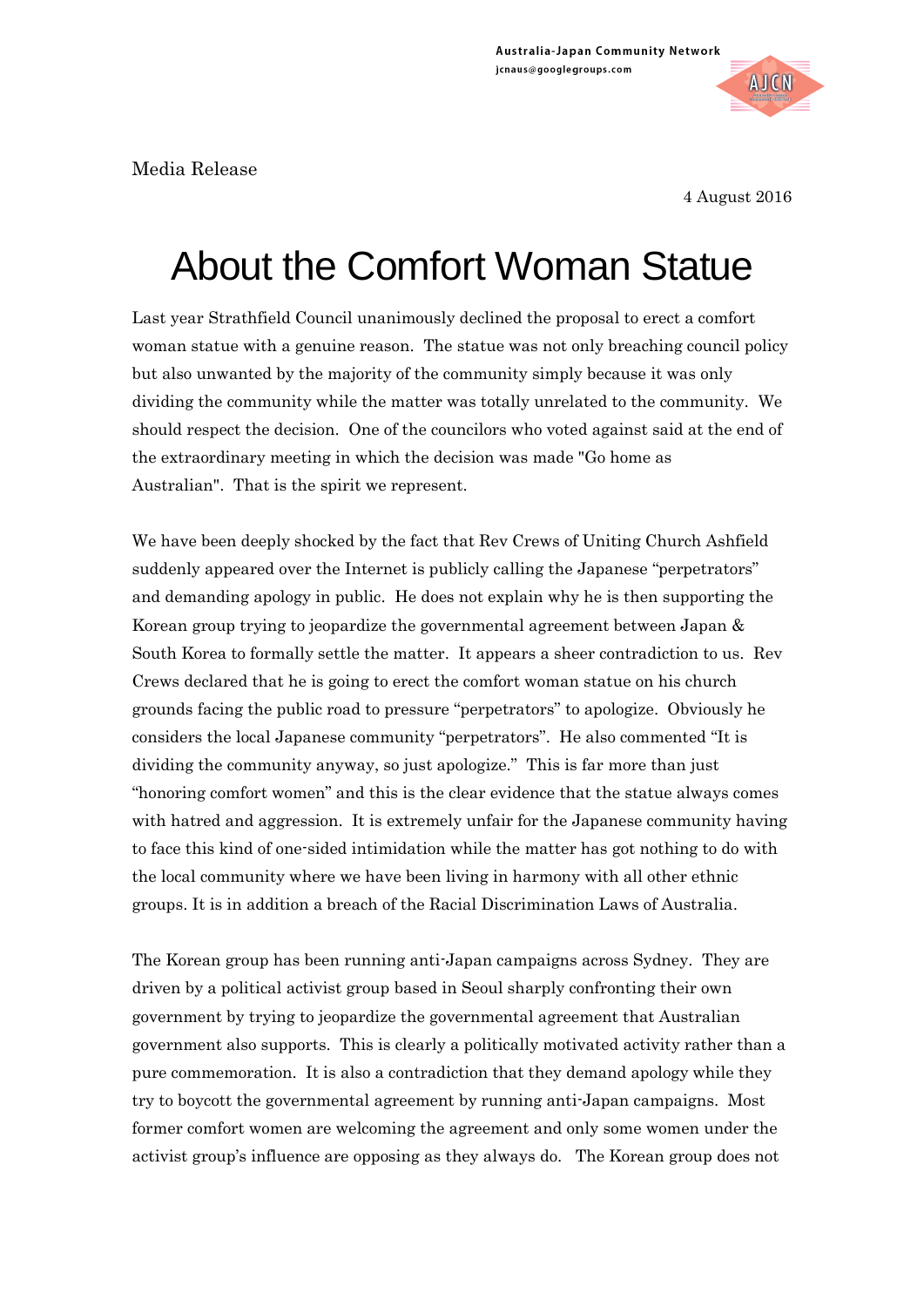

seem to care the proven fact that the South Korean government was running their own comfort woman system during the Korean War and Vietnam War and still refusing to apologize to both Korean and Vietnamese women who were brutalized by South Korean soldiers. The Japanese government offered apology many times. It is pointless and even hypocritical to one-sidedly blame others without reflecting on their own acts. We should not discriminate women who suffered in war.

Accordingly we do not consider the statue a "peace monument", particularly in view of the aggressive language accompanying the discussion. We are a group of mums and dads determined to protect our local community and our children from any racially agitated discrimination that already happened overseas where such statues were erected. We can always talk about history but community harmony must come first.

We request Rev Bill Crews immediately stop his irrelevant intimidation of the local Japanese community and simply support the efforts of the two governments trying to finally settle the sensitive matter. There are many Uniting Church members opposing his acts and we do not understand why he is ignoring them. We wish to avoid any further conflict by way of litigation and so we also urge the Korean Society of Sydney to peacefully hold whatever ceremony on Saturday inside their premises leased from the Council without any aggression and/or intimidation towards other ethnic groups and follow a number of conditions and the guide not to display the statue in public view even inside the building given by the Canterbury-Bankstown Council. We all respect freedom of speech but at the same time we respect the Anti-Discrimination laws of Australia and we are responsible to maintain and protect community harmony that is the essential element of Australian multiculturalism.

Lastly we express our appreciation for the efforts of the Council and in particular their letter to our lawyer Rick Mitry dated today in which conditions require activities in relation to the Statue to be discreet and say 'Council has, is, and will always remain committed to all sections of our community without favour'.

Tesshu Yamaoka President, Australia-Japan Community Network